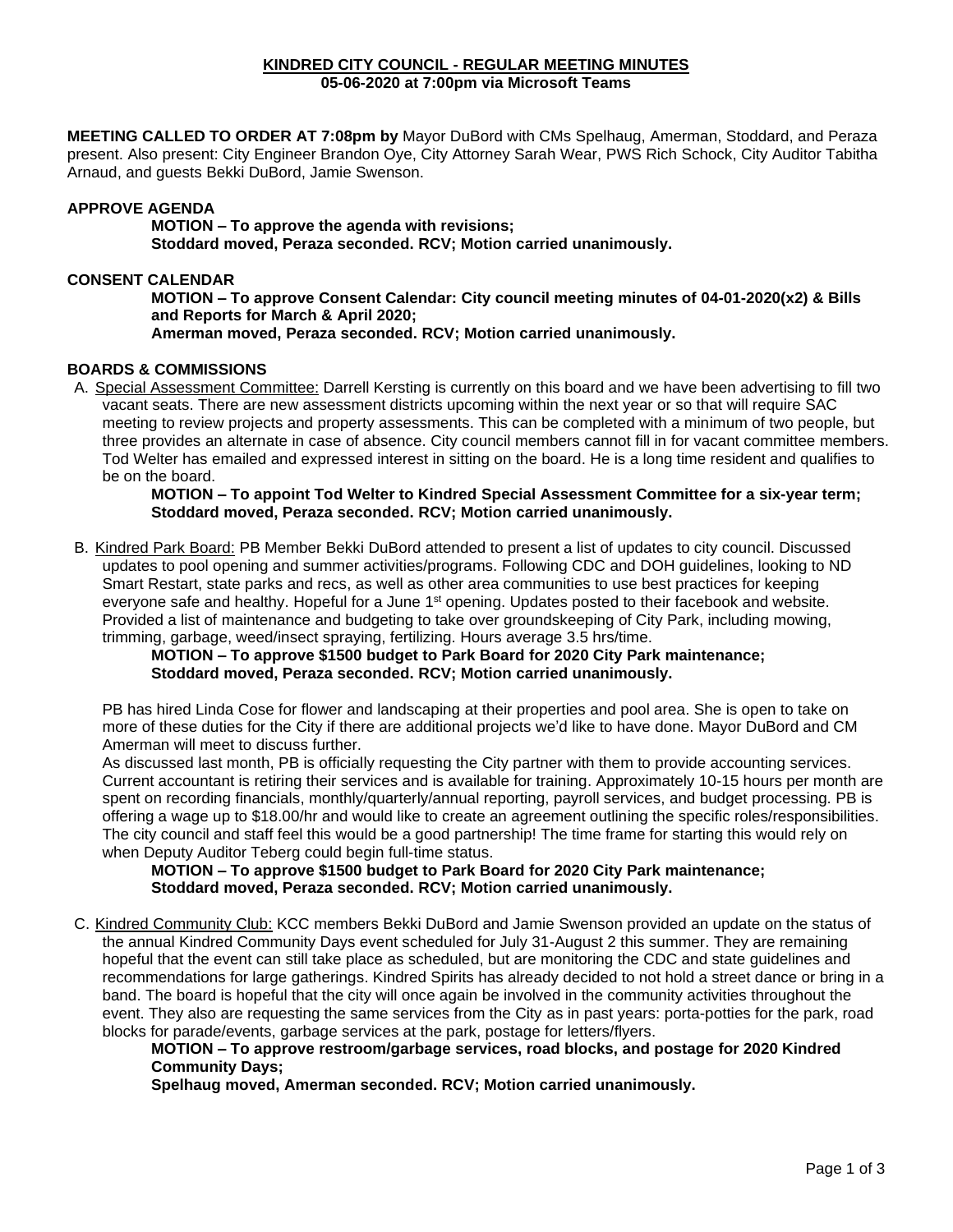## **COUNCIL BUSINESS**

A. Old Business

- Downtown Zoning: The public hearings for the final stage of rezoning the identified properties will be held at the May 20<sup>th</sup> P&Z meeting and the June 3<sup>rd</sup> Council meeting.
- Disposal of City Property: 521 Elm St: With the property rezoned, listing the property with a realtor for sale. New owners will be required to use the property as stated within Downtown Zoning District. Can add language into the purchase agreement for masonry work to be completed. Estimate is \$5000 for masonry work on brick front. Mayor DuBord and CM Amerman will be the sale committee to work on listing with realtor.

## **MOTION – To approve disposal of real property located at 521 Elm St with realtor Jamie Swenson; Peraza moved, Spelhaug seconded. RCV; Motion carried unanimously.**

• COVID-19 Response: We will continue to follow state recommendations on public facilities for now and keep them closed to the public utilizing appointments as needed. Voting for the June 9<sup>th</sup> election has been changed by Cass County to only mail in ballots, so City Hall will *not* be a physical polling location. Mail in ballots can be requested at vote.nd.gov**.**

#### B. New Business

• Designate official city newspaper:

**MOTION – To designate Cass County Reporter as official city newspaper; Spelhaug moved, Amerman seconded. RCV; Motion carried unanimously.**

- Waste Management Rates: January 1, 2020, Waste Management had a landfill increase that was not passed on to residents, knowing that effective May 1, 2020, the City's annual contract increase of 3% was scheduled. **MOTION – To approve 3.0% increase on current garbage/recycling rates; Amerman moved, Spelhaug seconded. RCV; Motion carried unanimously.**
- Employee Reviews Jan. 2020: January 31, 2020, annual employee reviews were completed for Rich and Tabitha. The follow-up was missed at the February meeting, and additionally since. Wage discussions considered that both positions now involve full-time supervisor roles with added staff.

**MOTION – To approve wage increase for R. Schock to \$25/hr and T. Arnaud to \$19/hr, retroactive to January 1, 2020;**

**Spelhaug moved, Peraza seconded. RCV; Motion carried unanimously.**

C. Police: Deputy Beckius was unable to attend the meeting but provided the April 2020 report with 22 calls for service, as follows: 5-medical; 2-animal calls; 5-public assist; 1-suspicious; 1-fire assist; 1-reckless driving; 1 disturbance; 1-911 hang up; 1-loud noise; 1-accident; 1-traffic complaint; 1-domestic.

#### D. Engineering:

- **Wastewater Treatment Improvements; Sewer Improvement District 2019-1:** Waiting on landowner response to offer. Environmental assessment is 2-3 weeks out until completion. Reviewed user rate study; rate increase will need to be decided in the next few months, as the funding agencies require proof of ability to make payments.
- **Newport Ridge Phase 4; Improvement District 2020-1 & Water Looping Project 2020-2:** Sanitary sewer and water main have been installed. Reviewed agreement with airport on drainage and fencing. **MOTION, passed – To approve agreement with Kindred Davenport Regional Airport Authority; Spelhaug moved, Stoddard seconded. RCV; Motion carried unanimously.**

**MOTION, passed – To approve Change Order No. 1; Peraza moved, Amerman seconded. RCV; Motion carried unanimously.**

**MOTION, passed – To approve Engineering Agreement Amendment No. 1; Spelhaug moved, Stoddard seconded. RCV; Motion carried unanimously.**

**MOTION, passed – To approve Moore Engineering Invoice 23556 for \$5,250.00; Stoddard moved, Spelhaug seconded. RCV; Motion carried unanimously.**

• **7 th Avenue Improvements:** Comstock Construction will begin work early June. **MOTION, passed – To approve Moore Engineering Invoice 23539 for \$1,912.50; Spelhaug moved, Peraza seconded. RCV; Motion carried unanimously.**